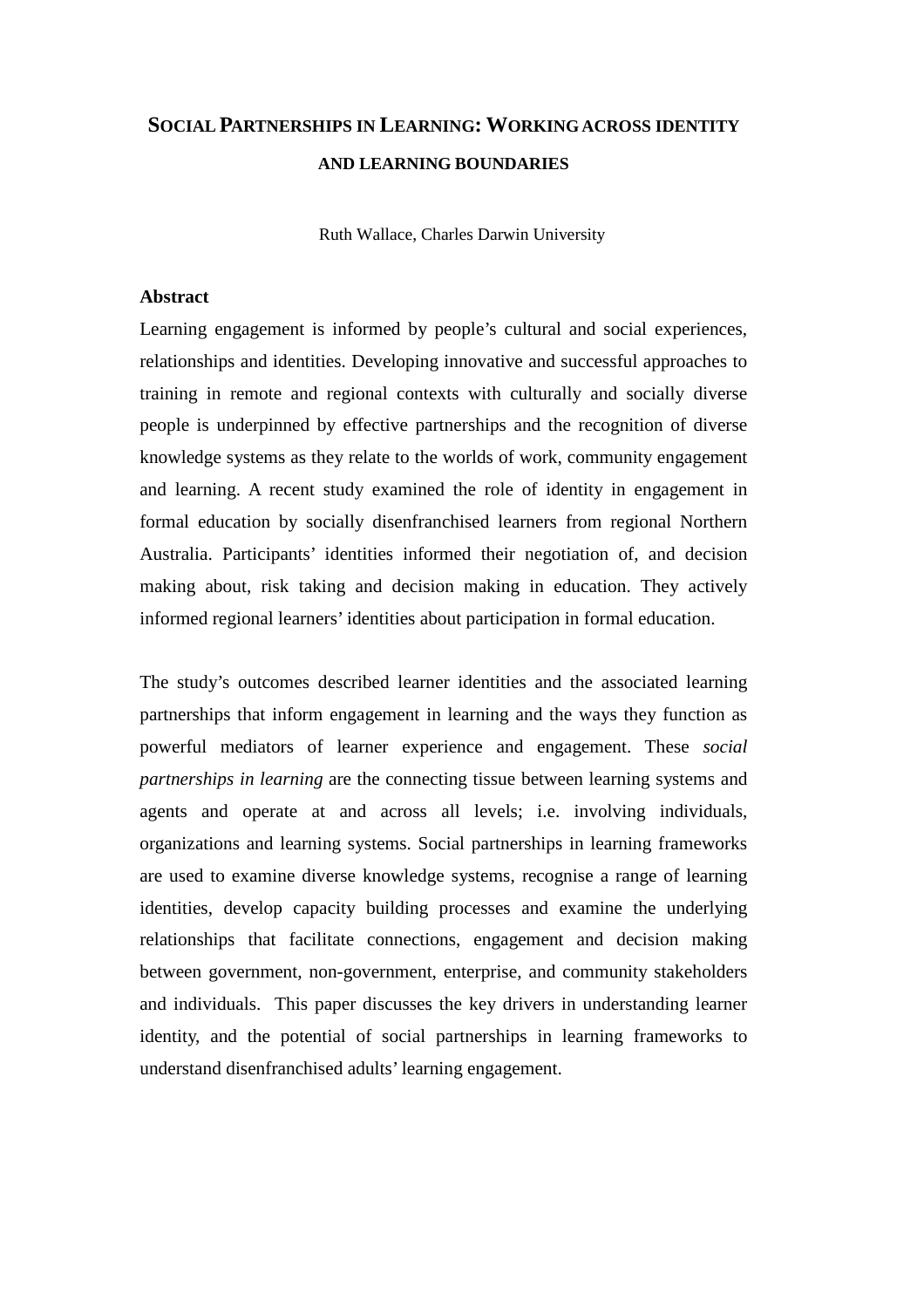#### **Introduction**

Post-compulsory providers (both universities and vocational education and training (VET) providers) have particular, well-established identities informed by past experiences, relationships and interpretations of their stakeholders' expectations. Long standing stakeholders of these providers also have established identities that match those of the providers. But what of those learners who have not historically seen themselves as part of formal adult education centres or communities? How do educational institutions connect with these disenfranchised learners? How do those learners respond to and potentially resolve the differences in identities about learning and workforce engagement between themselves and those of the established educational institutions? Addressing the disconnects between individuals, communities and educational institutions and their assumptions about engagement in learning activities involves understanding and being able to support the development of learner identities and relationships that inform and support engagement.

This research sought to develop an understanding of the ways identity resources are related to engagement in learning experiences by adults in regional communities who are disenfranchised from educational institutions. Social capital provides a framework to understand the resources that function and are drawn upon through social interactions. Learning and identity are understood as social practices connected to and informed by the ways individuals and local, workplace and global communities interact. These interactions, their nature and the informing frameworks are the central consideration of this study.

#### **Significance**

Participation in education and training is considered vital for a flexible and responsive workforce (OECD 2001) in a Western society characterized by an emphasis on a learning society, a knowledge economy and life long learning (Kearns 1999, OECD 2000) yet with a strong connection between global connectedness and the well being of local and regional communities (Falk 2001, Hugonnier 1999). The OECD's examination of 21 OECD countries found a correlation between investment in human capital, including improving engagement in formal education and national productivity (Bassanini and Scarpetta 2002). The Australian Federal Government and Council of Australian Governments have identified the need to improve productivity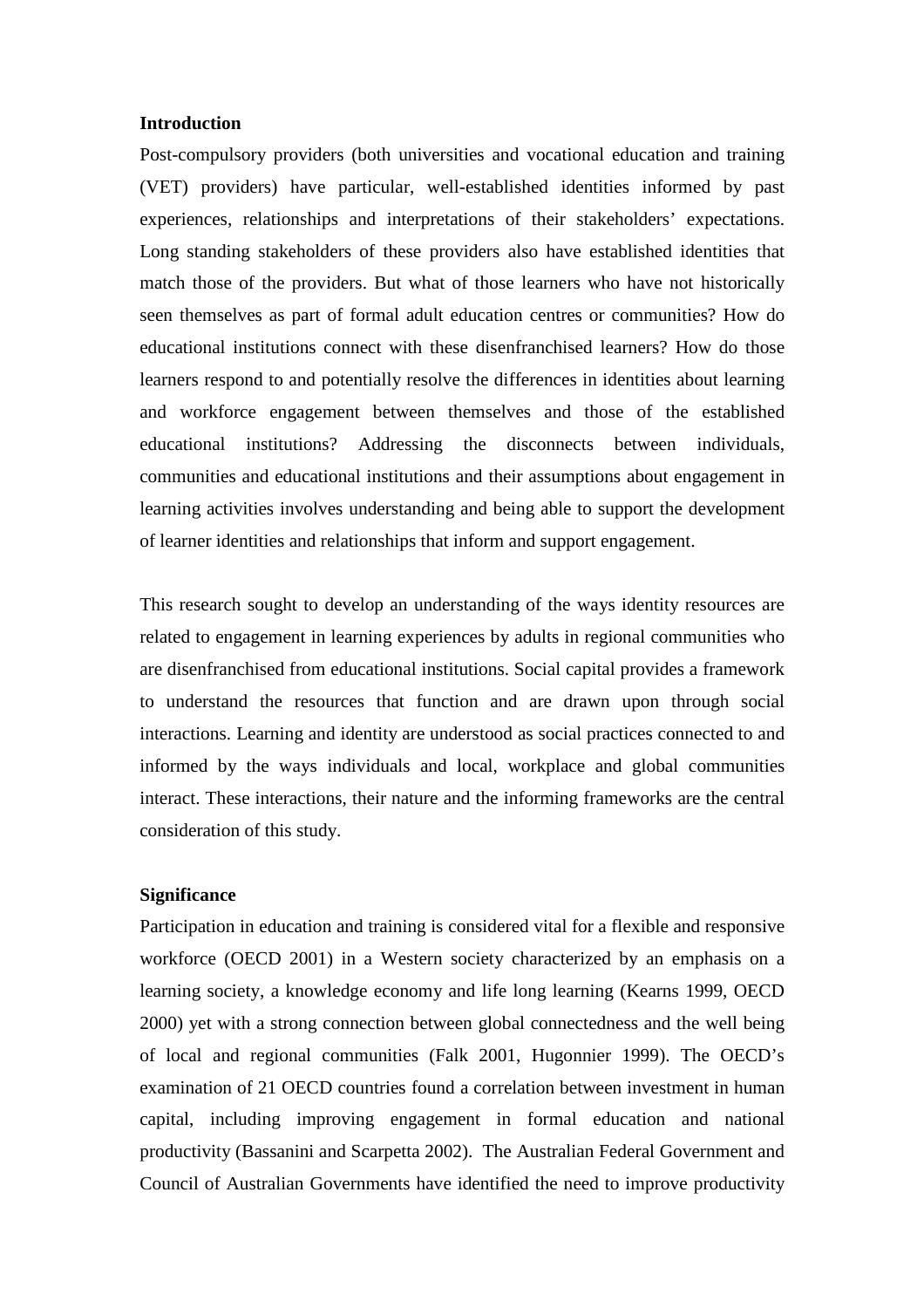through increasing educational participation and outcomes in the tertiary sector (Gillard 2008). The Deputy Prime Minister, the Hon Julia Gillard MP has announced that in response to the Bradley Review of Australian Higher Education, the Australian Federal Government aims 'that by 2025, 40 per cent of all 25‐34 year olds will have a qualification at bachelor level or above' and that 'by 2020, 20 per cent of higher education enrolments at undergraduate level should be of people from low socio-economic backgrounds' (DEEWR 2009). Improving the enrolments and qualifications levels of adults involves understanding the underlying drivers of adults' decision making about engagement in post compulsory education decision making.

Developing innovative and successful approaches to training in remote, regional and urban contexts with Indigenous and non-Indigenous people necessitates effective partnership and the recognition of diverse knowledge systems and identities as they relate to the worlds of work, community engagement and learning. In order to consider the reasons for this disenfranchisement and develop a framework to assess possible strategies to overcome it, it is necessary to develop learning profiles of adults with particular emphasis on understanding *the collective work of realising shared goal(*s*)* (Seddon and Billett 2004). Educational systems that work in partnerships with different knowledge systems and identities have the potential to re-imagine the VET in combination with workforce and regional community outcomes. The management of these ways of knowing and being related to learning is a challenge for educators and policy makers.

#### **Literature Review**

Falk (2006 p.22) has described engagement as the essence of learning which is 'situational formed and determined'. A social theory of learning which is based on the notion that people are social beings, that knowledge is generated and interpreted in relation to meaningful activities and enterprises that are valued by societal structures (Wenger 1998 p.4). Learning is 'participation in a social learning is a social construct, in which both the learner and the practice are transformed' Scott (2001 p.32). This practice is differentiated and stratified socially, impacting on the content, context and pedagogy of learning experiences. Smyth and Hattam (2005) argue school experiences that alienated young learners were related to the mismatches between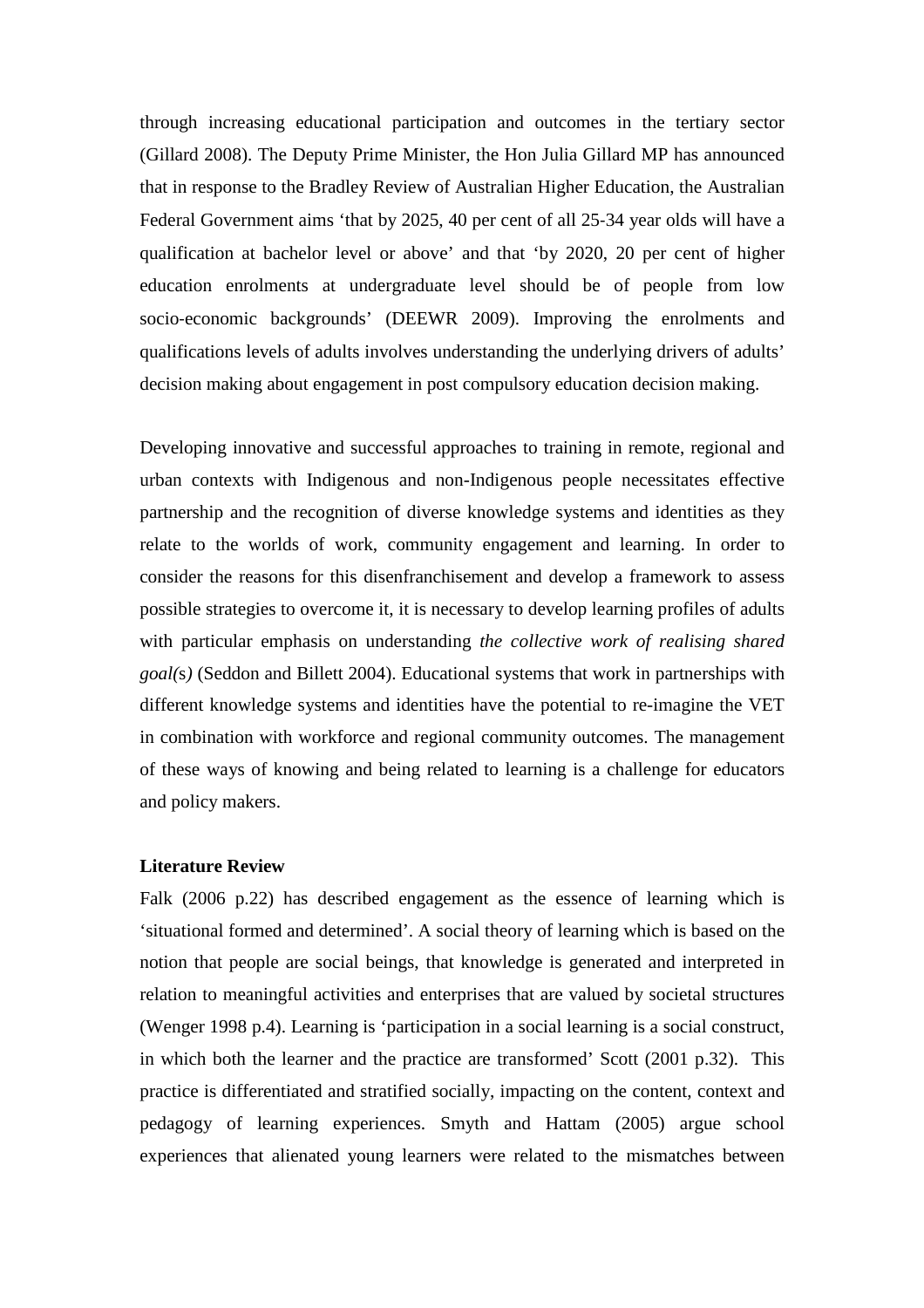their developing identity as a person and the narrow identities schools expect. Lankshear and Knobel (2003 p.179) studied the disconnections between the cultural identities and experiences of teachers and students that made it difficult for teachers to connect learning to students' experiences, teach for diversity and lessen disadvantage. Pakoa (2006) supports these findings in a study of the impact of identity and socially based expectations on the educational experiences and outcomes of Melanesian post graduate students in Australia.

For Wenger (1998 p.155), identity in practice as a *negotiated experience,* where people are identified by their participation, or lack thereof, in a group, as *community membership*, where people understand what is familiar, or not, as a *learning trajectory*, defined in terms of historical influences. Wenger describes identity in terms of a nexus of membership and is defined by the reconciliation of different types of individuals' membership of different communities. These communities operate at a local and a global level. The tensions and decisions made about learning are based on identities, and identification with social agendas or communities, can impact on educational experiences, decisions about involvement in learning and definition as a learner. A range of different practices and contexts are utilised by learners while 'identity is used to describe the continuous and relatively fixed that underlies the contextually shifting multiple identities…situated identities are mutually constructed and are concerned with situated means, social languages, cultural models and Discourses. Discourses cover what has been described as communities of practice, cultural communities, distributed knowledge or distributed systems' (Gee 1999 p.38). Social partnerships in learning frameworks provide a model for understanding the gaps between a range of diverse knowledge systems as they relate to individuals, groups and institutions. Developing innovative and successful approaches to learning with disenfranchised learners necessitates effective partnership and approaches that recognise diverse knowledge systems and learner identities as they relate to the worlds of work, community engagement and learning. Social partnerships catalyse and enable change in human or social policy (EU Guideline Principles 2004). Social partnerships in learning, then, are the interagency and interdisciplinary relationships that enable effective learning in different disciplines, workplaces and training sites. Social partnerships in learning frameworks are used to; examine diverse knowledge systems, develop capacity building processes and understand the underlying relationships that facilitate connections, engagement and decision making between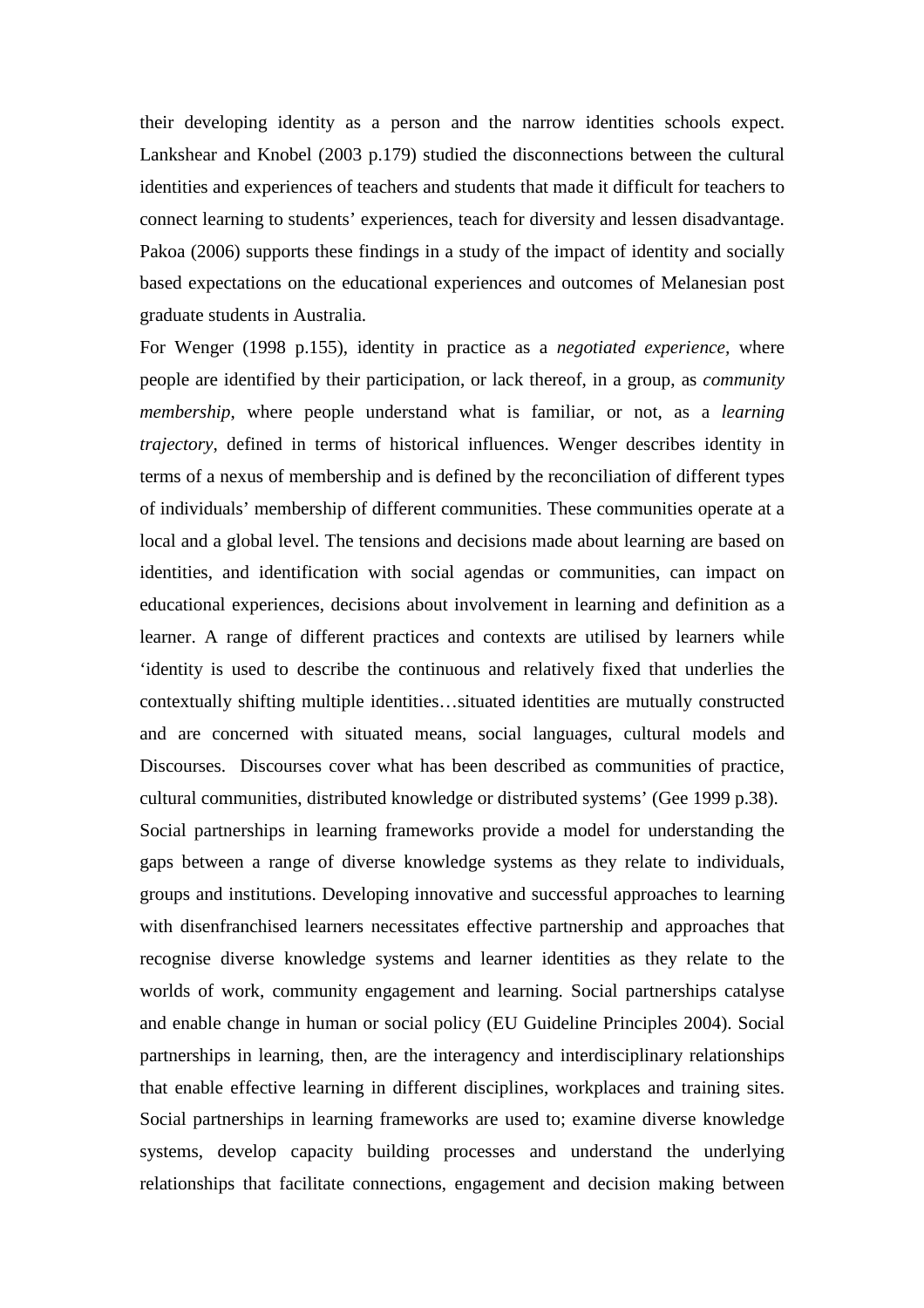government, non-government, enterprise, community, stakeholders and individuals (Wallace 2008:7).

## **Methodology**

The research project was conducted in a regional area of Northern Australia and explored the role of identities in learner engagement in education and training. The study focused on adults in a regional area who are proportionally underrepresented in adult education enrolments and included people from social groups historically disenfranchised from educational institutions?" Specifically the research sought to understand for regional learners:

The ways issues of identity relate to learning engagement

- Barriers and enablers related to identity that impact active engagement in formal education and training
- Constructs of identity that support active involvement in formal education and training
- The ways some adults develop the skills, knowledge and identity resources to effectively engage with and affect change educational institutions
- Issues that impact on learning and engagement in the workplace and community.

Data was gathered from three representative groups from the region, the participants have varying degrees of formal education engagement across their lives and may not have continued to complete secondary school or post compulsory education or training. Detailed portraits have been developed of fifteen adults' lifetime learning experiences. The portraits were constructed from interviews with participants about their experiences of learning, learning practices and their relationship to identity resources; both those that are brought to learning and their interpretation through involvement in formal and informal learning. The participants reflect the people who live and operate in the Northern Territory and include men and women are employed or unemployed in professional and manual work and live in a regional area of the Northern Territory. Participants originate from a range of cultural backgrounds, including Indigenous people, the sample size and construction reflects the demography of the region

The interview transcripts were used to develop a portrait (Smyth and Hattam 2004) that profiled each learner's trajectory through formal and informal engagement in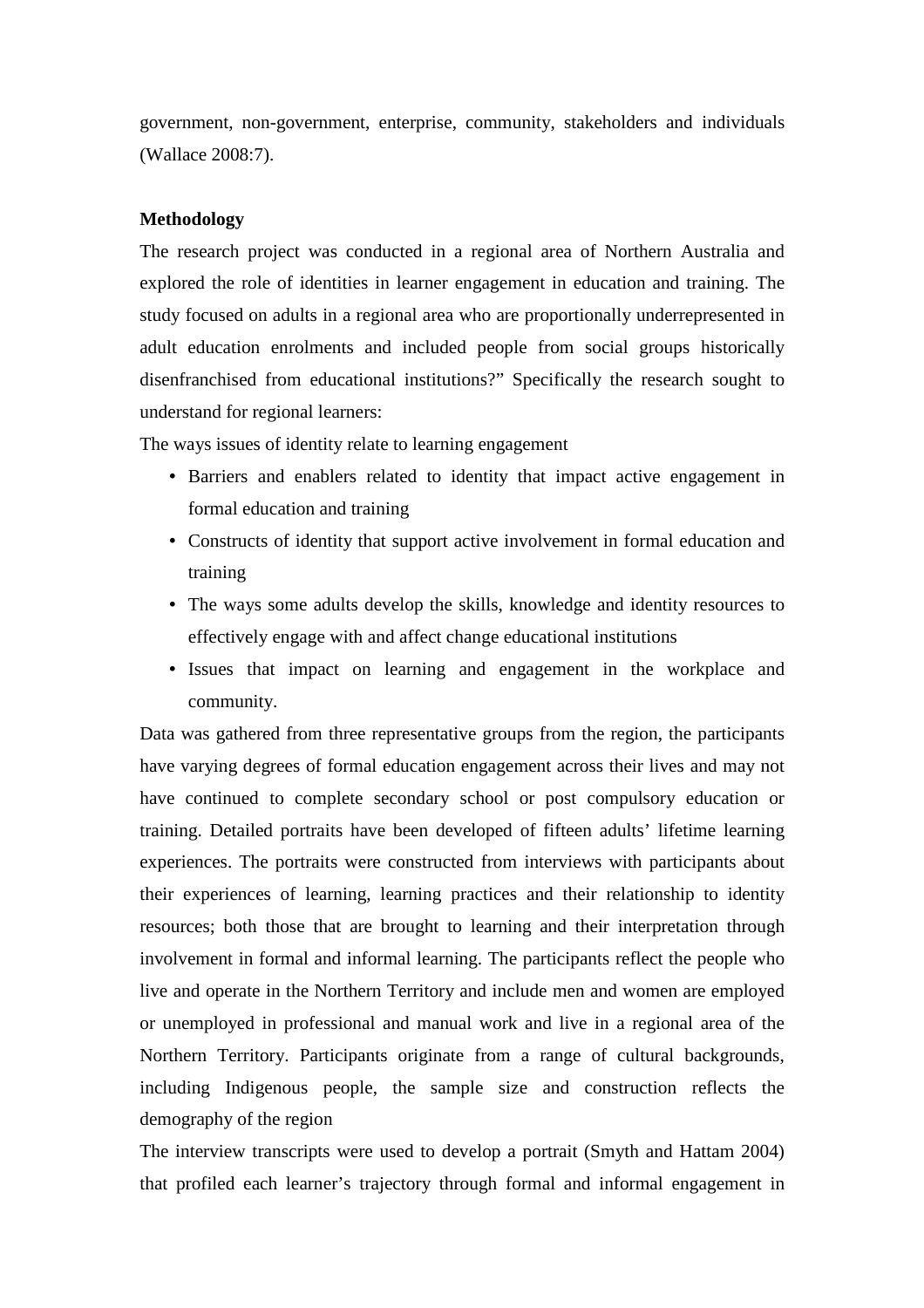learning. The portraits were analysed through two specific lenses; identity informed by Wenger (1998) and Gee's (2003) identity principles and a social capital analytic framework based on the work of Woolcock (2001) to analyse the key features and resources of different learner identities drawn upon throughout people's learning experiences.

# **Results and Discussion**

## *Purpose for learner engagement*

The ways that the purpose for study interacted with learners' identity had an impact on the kinds of identities that were enacted in the learning experience. When learners were participating to comply with an external requirement that is not reinforced by local and valued community memberships, learner identities focussed on surviving the difficult and conflicting situations they found themselves in. When the purpose was actively undermined by members of valued communities, particularly when that educational participation challenged the bonding ties, they had to resist what was happening in their community and school based identity. Where the purpose was endorsed or could be explained satisfactorily in the community networks, empowered identities were evident and provided a support base to negotiate the identity challenges along the way. People explained why their involvement would benefit their role in their communities, a role that would be supported and approved in that community, family or other affiliation. For example, wanting to study to be a teacher in the local school and teach local children's about concepts and using pedagogy of importance to that community, from an insider's view. It also meant that a network of support understood the learning engagement and were prepared to help reinterpret it to support participation.

## *Networks accessed and supported through engagement*

Participants' sense of self as a learner, their learner identity as defined by themselves and others, i.e. their networks was described in relation to their engagement in learning. Learners described their identity in terms of their informing networks, their experiences and self efficacy. Learners' identity resources drew on a range of strategies and networks informed by their relationships and community identities, including those that act in opposition to institutional identities. Learners talked about how they maintained their identity while studying and the strategies they employed.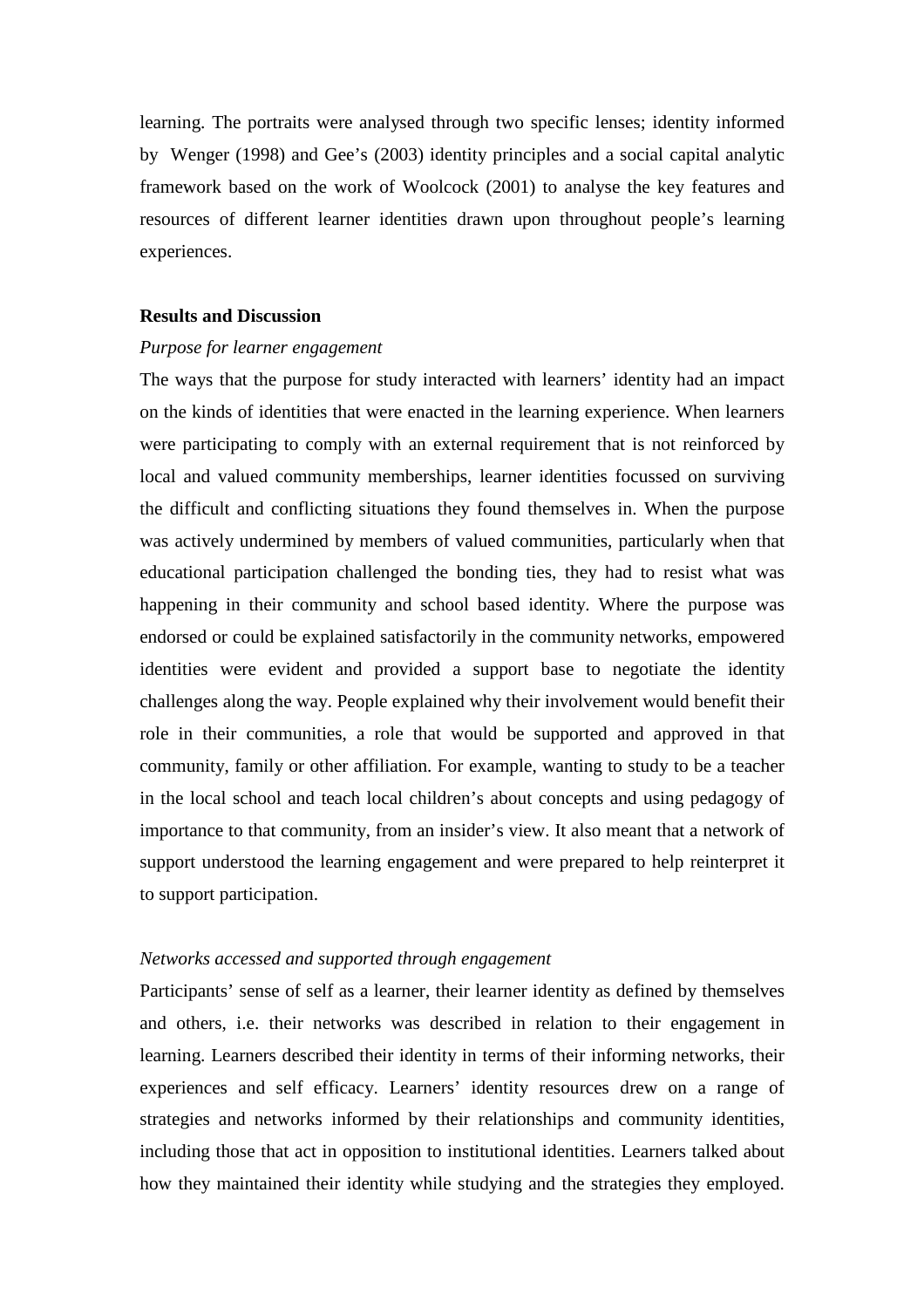For example, studying off site so there was no need to be physically on campus or identifying a local mentor to support an individual's study programme.

When faced with the choice of succeeding by conforming to the educational institution in opposition to their own community affiliations, some people chose to remain a member of their existing communities at the expense of engagement. For them, the bonding ties were strong and reinforced while the bridging ties weak. The resources they drew on, the language to describe their conflict, the networks to help inform that change or understand the processes with learning identities and their relationships with a range of institutional and community identities. They have persisted, resisted or manage the conflicts within learner identities until the stress of managing an aligned identity membership was greater than the need for the achieving the goal.

#### *Types of learner identity evident through engagement*

Learners had, at some stage, persisted until the stress of managing the alignment of their identity membership was greater than the need for the achieving the educational goal. Learners actively made the choice to withdraw from formal learning as the risk to their identity was too great and the potential reward too small. Persistent learners are described as learners who persist in their learner engagement, trying to balance their identity in terms of membership in a range of communities until it was too difficult, unviable or challenges their sense of self. Persistent learners described many attempts to express their difficulties and make an impact on the ways Learners who had participated in learning by resisting the educational institution's impact on its identity, by getting involved to the point where their own identities were challenged were described as resistant learners. These learners participated until the risk of their involvement in education was greater than the risk of leaving education.

Empowered learners could manage the associated risk taking and resolve the difficulties that had previously presented through their learning engagement, in a way that enabled their further engagement. In this way they had developed the capacity to manage their learner and other identities. Of course this is a gross overgeneralisation, many people talked about the ways they worked to respond to and make change in their experiences in education. The keys for making transition from one sort of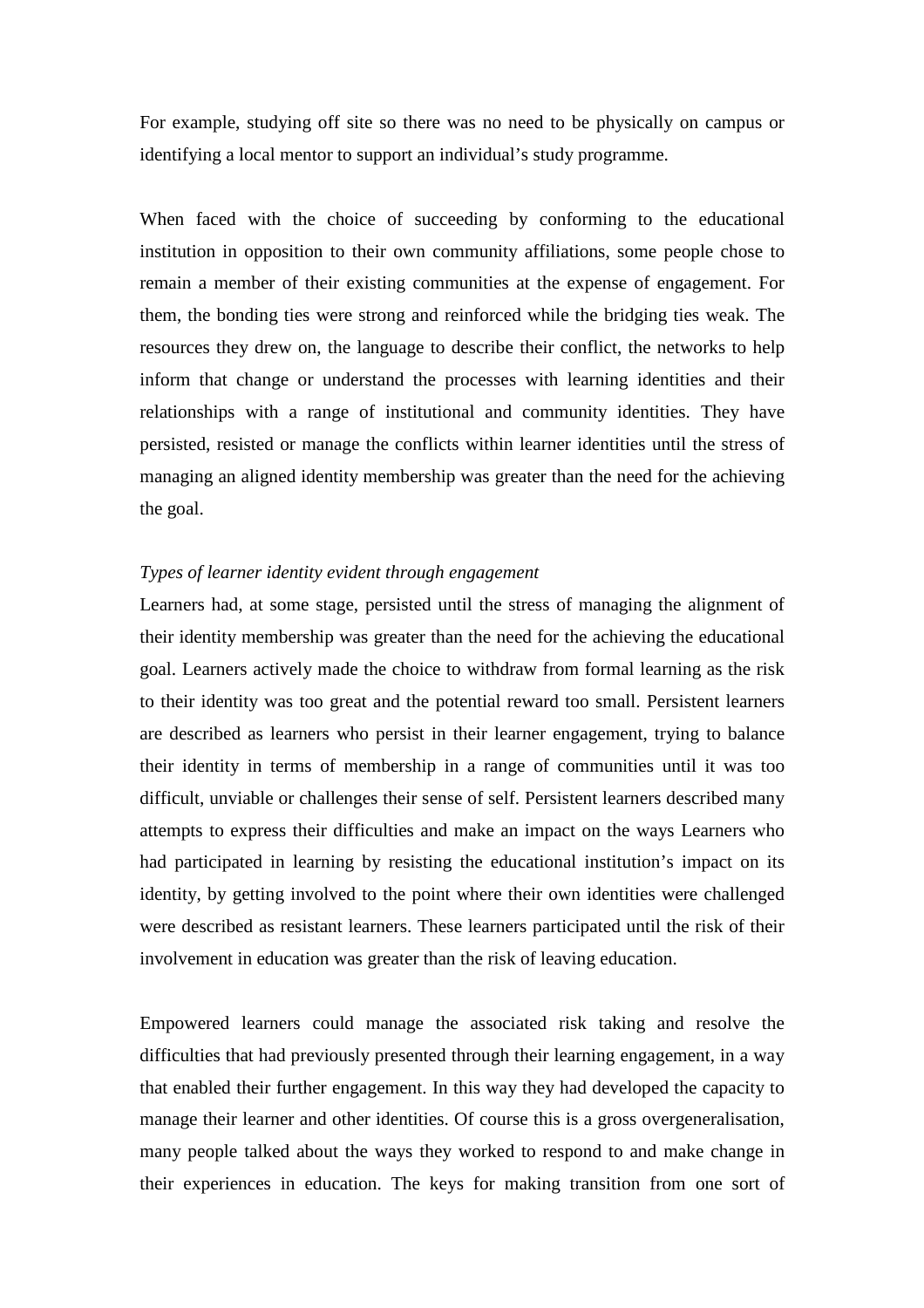identity to another, this was related to their identification with the education system or experience.

## *Resources used and demonstrated through engagement*

Participants' sense of self as a learner, their learner identity as defined by themselves and others, i.e. their informing networks was described in relation to their engagement in learning. Learners described their identity in terms of their informing networks, their experiences and self efficacy. Those who had rejected formal education utilised self talk focussed on confirming their membership of their existing communities despite challenges from institutional processes and in opposition to that of the educational institution. Learners', who had achieved their educational goals, self talk that focussed on having a strong sense of themselves as empowered learners as active agents in the formal system, they had tried many different ways of challenging and participating, as students, as parents, as community members but had found to maintain their identity, they had chosen to withdraw. Learners who had actively participated and negotiated their involvement used self talk about why they should be studying and how to rationalise that involvement despite what others might say. It is not enough to be able to talk about an idea, as Gee (2004, 2007) has noted, verbal understanding of words 'implies an ability to explicate one's understanding in terms of other words or general principles, but not necessarily an ability to apply this knowledge to actual situations while situated understanding implies being able to understand a word or concepts in relation to a specific context or situation' (Gee 2007:113).

# *Degree of student centred negotiability and learner empowerment*

Learners who were empowered, able to sustain their engagement in learning through challenges to their learning experiences and how the learner identities on which they drew helped to address those challenges. For many learners the successful resolution of the contradictions between local, peer, workplace and educational institutional communities informing identities was related strongly to a belief that they should have a role in education system (this did not mean being compliant, participants described their role was to master, maintain their own integrity as a learner and community member and, for most, challenging the existing paradigm). This attitude tended to be more important in being successful than the strategy used. Supporting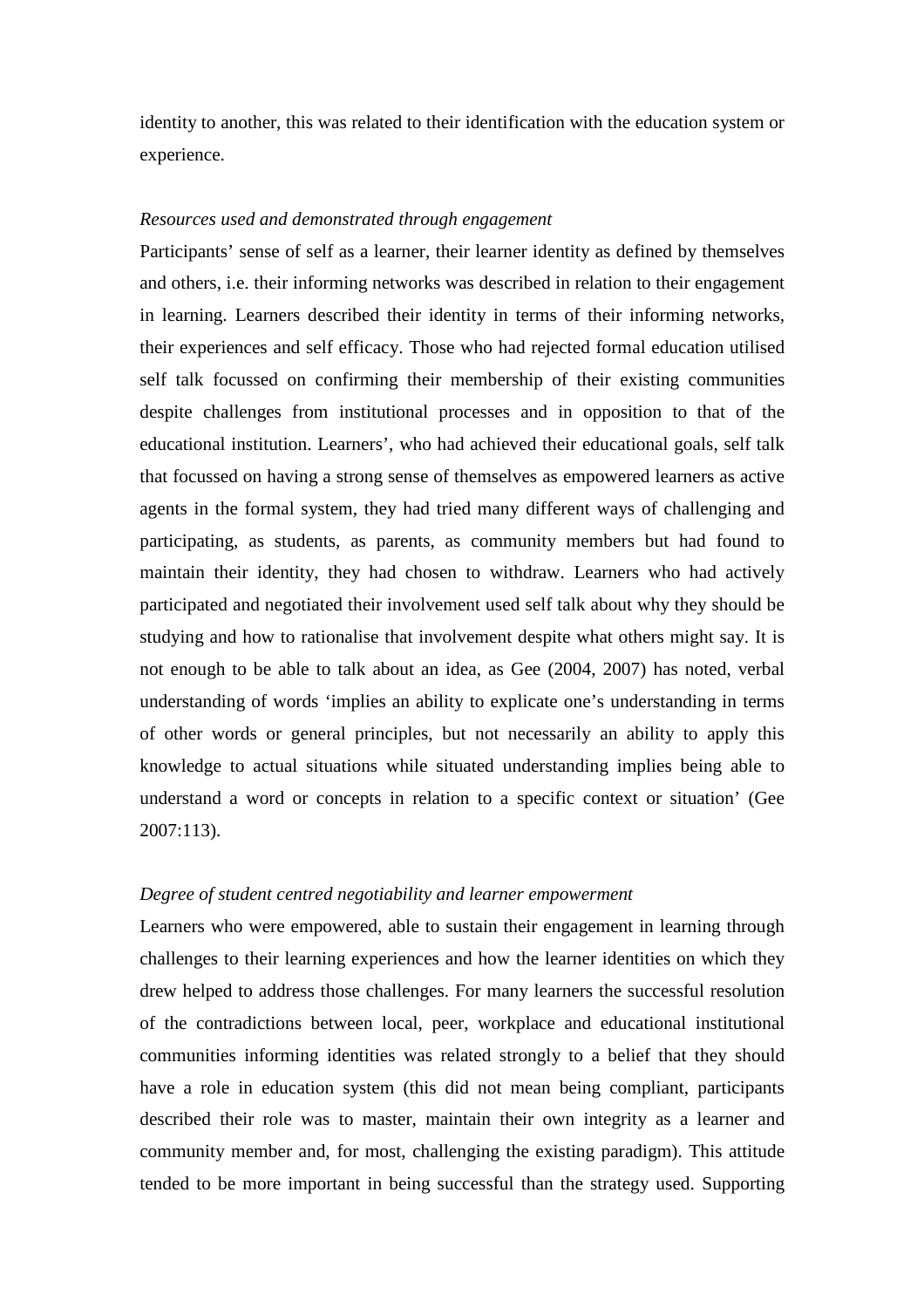students' identity and participation are more than teaching a range of strategies; it was about resolving the nexus of membership that includes educational institutional community membership. The learners, who had managed to continue engagement for a part of their programme, described their learner identity as it related to the institution and their own community. They had been able to negotiate strategies that worked for them to actively participate. This was optimised when students were able to make strong connections to their own purpose and understandings of the world.

The learning identities were described in terms of the participants' reasoning around their learning engagement, the strategies utilised to manage challenges and the demonstrations of participants' sense of agency as a learner was analysed and has been grouped to describe four descriptions of learner identity. The analysis grouped the different learner identities enacted over time as;

- *Persistence*; engagement in learning experiences is characterised by trying to adapt to and respond to the discontinuous institutional, community and individually based social processes and identities and trying to mirror the dominant identities sufficiently to complete a qualification or master a skill set,
- *Resistance*; engagement in learning experiences is characterised by resisting the transformative effects of learning and maintaining the integrity of the individual's existing learner identity in relation to the discontinuous institutional, community and individually based social processes and identities,
- *Transition*: engagement in learning experiences is characterised by moving between and experimenting with different learner identities over a short term in a nonlinear order without settling in one identity. .
- *Enacted*: engagement in learning experiences is characterised by negotiating the discontinuous institutional, community and individually based social processes and identities actively managing the intersections between the inherent social values and processes.

One learner identity is not preferred over another, they are enacted in different contexts and for different purposes as the learner deems appropriate. That is, when the learner assesses the risks of engagement in learning situations and their membership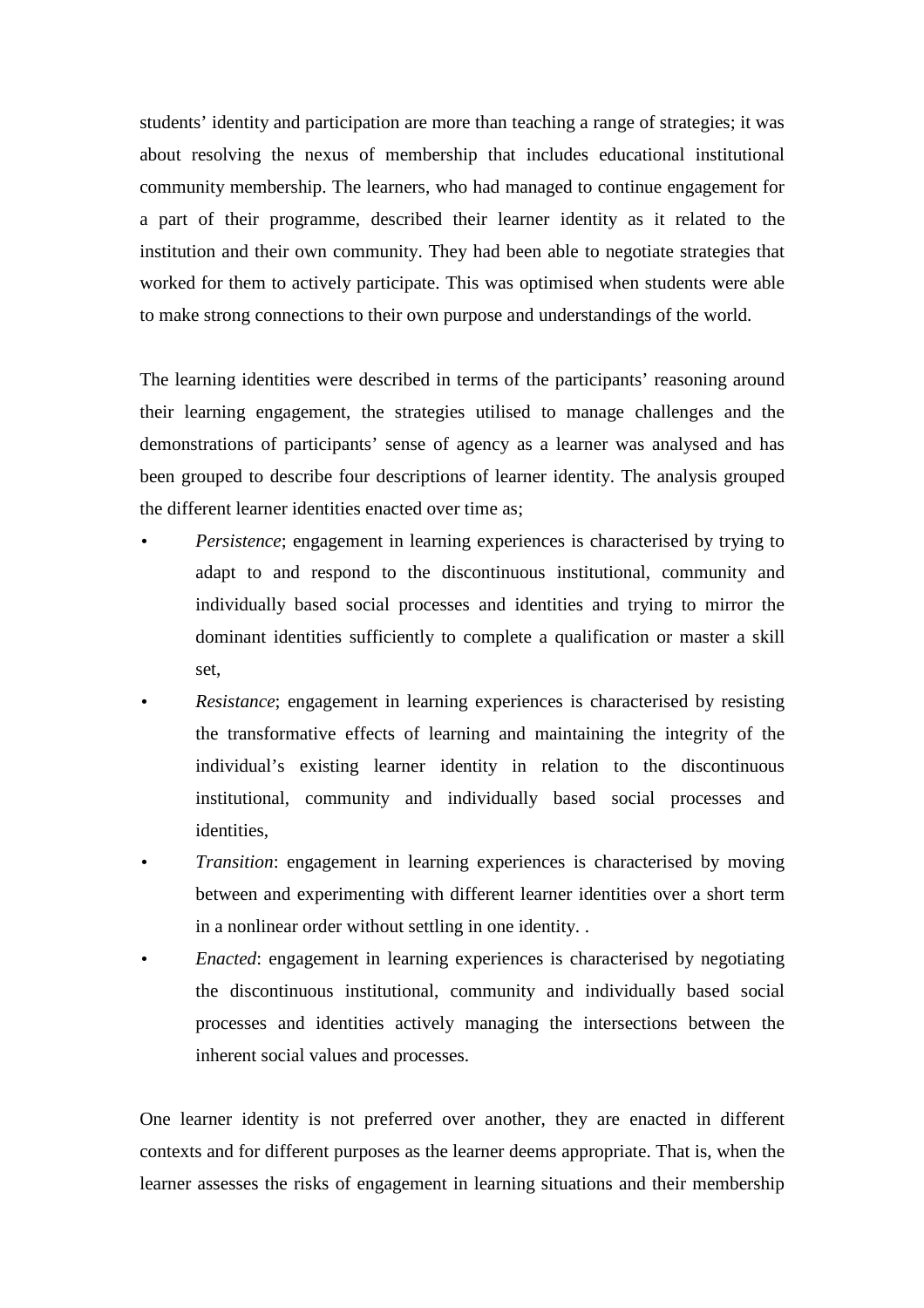in a range of communities for their identity as a learner and a member of their various communities.

# **Conclusion**

This study found many disenfranchised regional learners' identities are constructed in opposition to those of educational institutions as educational institutions have presented themselves in ways that act to threaten the identities of many regional learners. The ability of educators to manage the impact of any disparity between those students' realities and assumptions of educational institutions and curriculum influences students' potential engagement in learning. Importantly, people's identity or knowledge, their view of themselves, and the way they are identified by others, determines the ways they interact with educational institutions. In this paper the implications of these findings are discussed and a series of recommendations are made for pedagogy, policy and practice that will support regional learners and providers.

In conclusion, the data suggests that the learner identities of disenfranchised regional learners impacted on their ongoing engagement in formal education, and had more impact than the long term health and economic advantages. These learner identities are described in terms of transition, resistance, persistence and enacted. The decisions of disenfranchised regional learners to reject formal education are linked to the gap between their identification as a member of a complex web of valued global and local communities. The connections between different identities and their informing knowledge systems and communities are often unseen, complex and unrecognised. The implications for educational institutions to ensure they represent and include learners' identities as well as the opportunity to connect to other identities and knowledges. This learner identity 'work' for learners and institutions alike is conflicted, discontinuous, and can operate without the overt knowledge of the participants. Investment in learner identity negotiation partnerships across the lifespan and lifeworlds, is about understanding the nature of the connections made and mediated through the intersection of identity and learning. Social partnerships in learning may provide a framework for understanding the ways people and institutions manage conflict, difference and complexity to achieve their own goals.